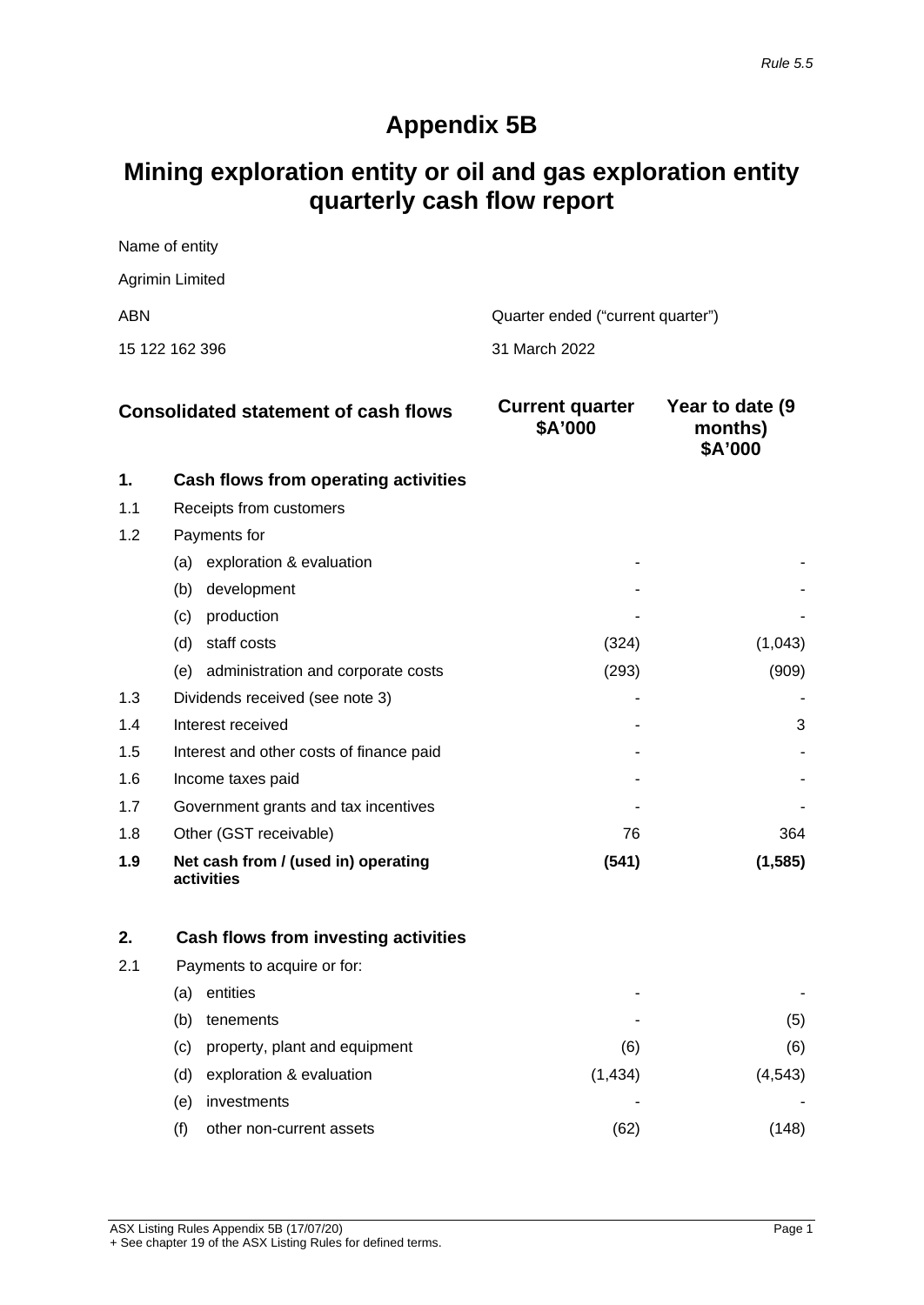| <b>Consolidated statement of cash flows</b> |                                                   | <b>Current quarter</b><br>\$A'000 | Year to date (9)<br>months)<br>\$A'000 |
|---------------------------------------------|---------------------------------------------------|-----------------------------------|----------------------------------------|
| 2.2<br>Proceeds from the disposal of:       |                                                   |                                   |                                        |
|                                             | entities<br>(a)                                   |                                   |                                        |
|                                             | (b)<br>tenements                                  |                                   |                                        |
|                                             | property, plant and equipment<br>(c)              |                                   |                                        |
|                                             | (d)<br>investments                                |                                   |                                        |
|                                             | other non-current assets<br>(e)                   |                                   | 60                                     |
| 2.3                                         | Cash flows from loans to other entities           |                                   |                                        |
| 2.4                                         | Dividends received (see note 3)                   |                                   |                                        |
| 2.5                                         | Other (research & development grant)              |                                   |                                        |
|                                             | Other (SCRI government grant)                     | 400                               | 400                                    |
| 2.6                                         | Net cash from / (used in) investing<br>activities | (1, 102)                          | (4,242)                                |

| 3.   | Cash flows from financing activities                                                       |        |        |
|------|--------------------------------------------------------------------------------------------|--------|--------|
| 3.1  | Proceeds from issues of equity securities<br>(excluding convertible debt securities)       | 10,006 | 10,006 |
| 3.2  | Proceeds from issue of convertible debt<br>securities                                      |        |        |
| 3.3  | Proceeds from exercise of options                                                          |        |        |
| 3.4  | Transaction costs related to issues of equity<br>securities or convertible debt securities | (418)  | (418)  |
| 3.5  | Proceeds from borrowings                                                                   |        |        |
| 3.6  | Repayment of borrowings                                                                    |        |        |
| 3.7  | Transaction costs related to loans and<br>borrowings                                       |        |        |
| 3.8  | Dividends paid                                                                             |        |        |
| 3.9  | Other (repayment of lease liability)                                                       | (29)   | (87)   |
| 3.10 | Net cash from / (used in) financing<br>activities                                          | 9,559  | 9,501  |

|     | Net increase / (decrease) in cash and<br>cash equivalents for the period |          |         |
|-----|--------------------------------------------------------------------------|----------|---------|
| 4.1 | Cash and cash equivalents at beginning of<br>period                      | 1.235    | 5.477   |
| 4.2 | Net cash from / (used in) operating<br>activities (item 1.9 above)       | (541)    | (1,585) |
| 4.3 | Net cash from / (used in) investing activities<br>(item 2.6 above)       | (1, 102) |         |
| 4.4 | Net cash from / (used in) financing activities<br>(item 3.10 above)      | 9,559    | 9.501   |

ASX Listing Rules Appendix 5B (17/07/20) Page 2 + See chapter 19 of the ASX Listing Rules for defined terms.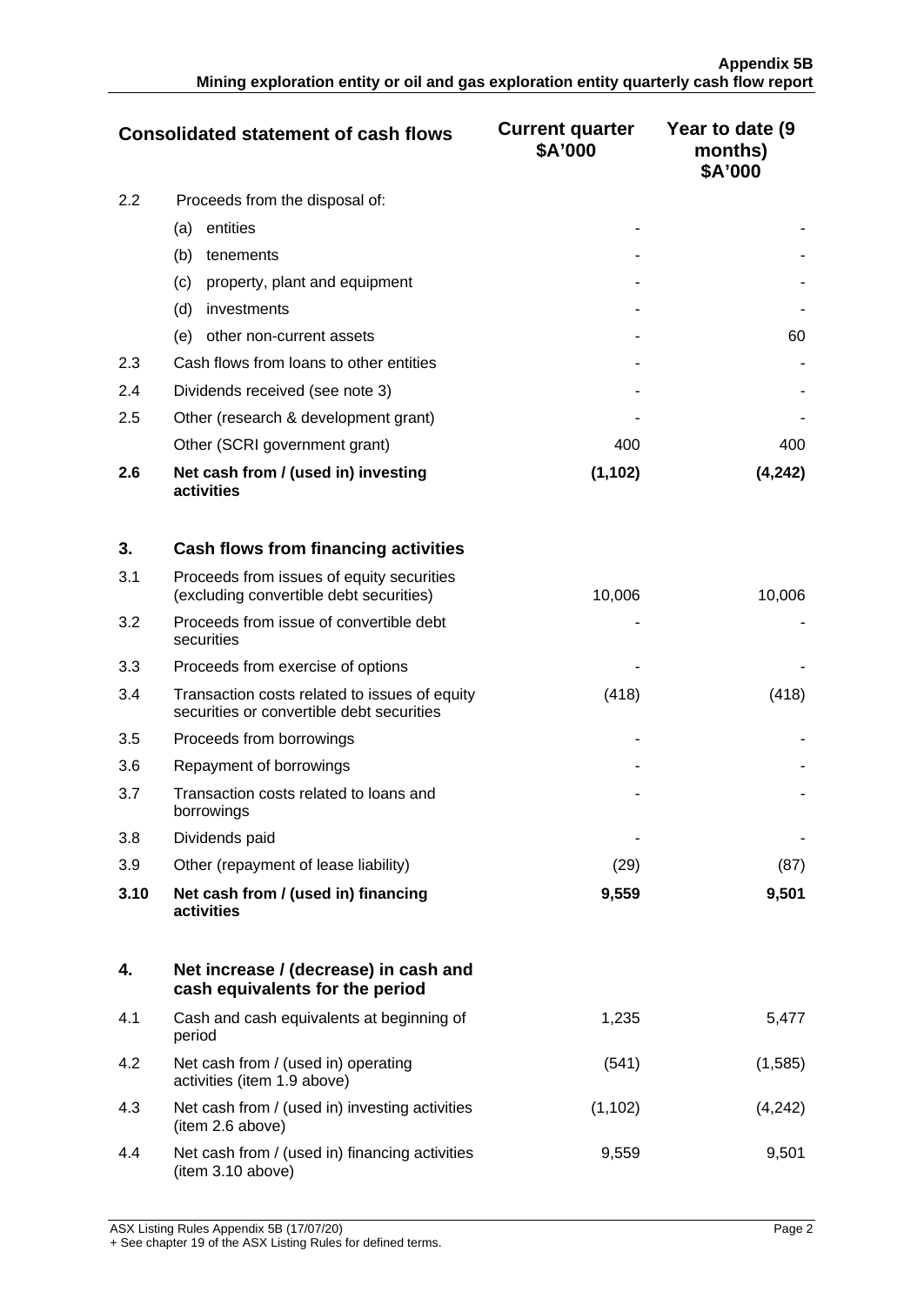| <b>Consolidated statement of cash flows</b> |                                                      | <b>Current quarter</b><br>\$A'000 | Year to date (9)<br>months)<br>\$A'000 |
|---------------------------------------------|------------------------------------------------------|-----------------------------------|----------------------------------------|
| 4.5                                         | Effect of movement in exchange rates on<br>cash held |                                   |                                        |
| 4.6                                         | Cash and cash equivalents at end of<br>period        | 9.151                             | 9.151                                  |

| 5.  | Reconciliation of cash and cash<br>equivalents<br>at the end of the quarter (as shown in the<br>consolidated statement of cash flows) to the<br>related items in the accounts | <b>Current quarter</b><br>\$A'000 | <b>Previous quarter</b><br>\$A'000 |
|-----|-------------------------------------------------------------------------------------------------------------------------------------------------------------------------------|-----------------------------------|------------------------------------|
| 5.1 | Bank balances                                                                                                                                                                 | 38                                | 80                                 |
| 5.2 | Call deposits                                                                                                                                                                 | 9.054                             | .096                               |
| 5.3 | <b>Bank overdrafts</b>                                                                                                                                                        |                                   |                                    |
| 5.4 | Other (provide details)                                                                                                                                                       | 59                                | 59                                 |
| 5.5 | Cash and cash equivalents at end of<br>quarter (should equal item 4.6 above)                                                                                                  | 9.151                             | 1,235                              |

|                                                                                                                                                             | Payments to related parties of the entity and their<br>associates                          | <b>Current quarter</b><br><b>\$A'000</b> |
|-------------------------------------------------------------------------------------------------------------------------------------------------------------|--------------------------------------------------------------------------------------------|------------------------------------------|
| 6.1                                                                                                                                                         | Aggregate amount of payments to related parties and their<br>associates included in item 1 |                                          |
| 6.2                                                                                                                                                         | Aggregate amount of payments to related parties and their<br>associates included in item 2 |                                          |
| Note: if any amounts are shown in items 6.1 or 6.2, your quarterly activity report must include a description of, and an<br>explanation for, such payments. |                                                                                            |                                          |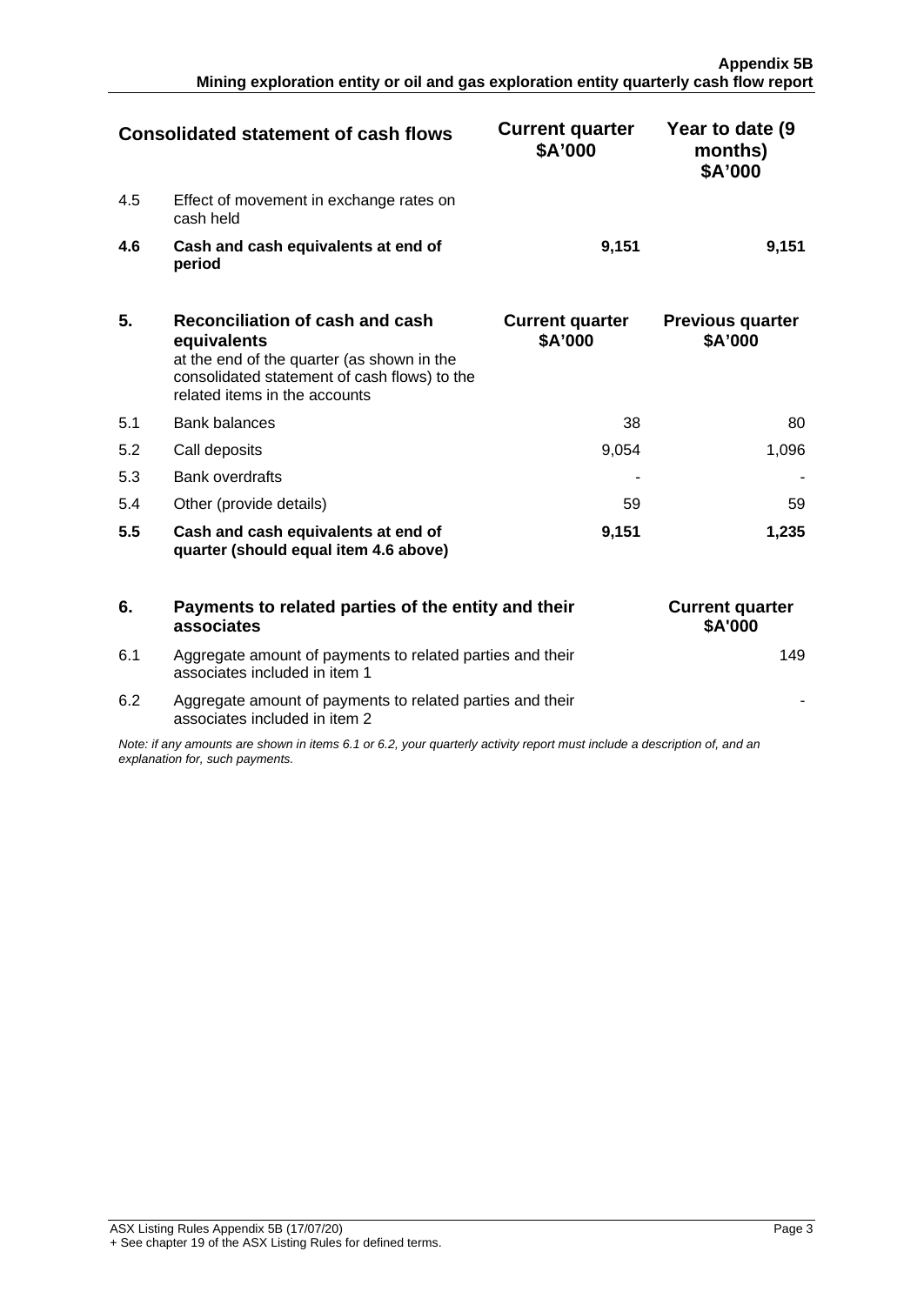#### **Appendix 5B Mining exploration entity or oil and gas exploration entity quarterly cash flow report**

| 7.  | <b>Financing facilities</b><br>Note: the term "facility' includes all forms of financing<br>arrangements available to the entity.<br>Add notes as necessary for an understanding of the<br>sources of finance available to the entity.                                                                                                               | <b>Total facility</b><br>amount at quarter<br>end<br>\$A'000 | Amount drawn at<br>quarter end<br>\$A'000 |
|-----|------------------------------------------------------------------------------------------------------------------------------------------------------------------------------------------------------------------------------------------------------------------------------------------------------------------------------------------------------|--------------------------------------------------------------|-------------------------------------------|
| 7.1 | Loan facilities                                                                                                                                                                                                                                                                                                                                      |                                                              |                                           |
| 7.2 | Credit standby arrangements                                                                                                                                                                                                                                                                                                                          |                                                              |                                           |
| 7.3 | Other (please specify)                                                                                                                                                                                                                                                                                                                               |                                                              |                                           |
| 7.4 | <b>Total financing facilities</b>                                                                                                                                                                                                                                                                                                                    |                                                              |                                           |
| 7.5 | Unused financing facilities available at quarter end                                                                                                                                                                                                                                                                                                 |                                                              |                                           |
| 7.6 | Include in the box below a description of each facility above, including the lender, interest<br>rate, maturity date and whether it is secured or unsecured. If any additional financing<br>facilities have been entered into or are proposed to be entered into after quarter end,<br>include a note providing details of those facilities as well. |                                                              |                                           |
|     |                                                                                                                                                                                                                                                                                                                                                      |                                                              |                                           |

| 8.  |                                                                                                                                                         | Estimated cash available for future operating activities                                                                                                                                                                        | \$A'000  |
|-----|---------------------------------------------------------------------------------------------------------------------------------------------------------|---------------------------------------------------------------------------------------------------------------------------------------------------------------------------------------------------------------------------------|----------|
| 8.1 | Net cash from / (used in) operating activities (item 1.9)                                                                                               |                                                                                                                                                                                                                                 | (541)    |
| 8.2 |                                                                                                                                                         | (Payments for exploration & evaluation classified as investing<br>activities) (item 2.1(d))                                                                                                                                     | (1, 434) |
| 8.3 |                                                                                                                                                         | Total relevant outgoings (item $8.1 +$ item $8.2$ )                                                                                                                                                                             | (1, 975) |
| 8.4 |                                                                                                                                                         | Cash and cash equivalents at quarter end (item 4.6)                                                                                                                                                                             | 9,151    |
| 8.5 |                                                                                                                                                         | Unused finance facilities available at quarter end (item 7.5)                                                                                                                                                                   |          |
| 8.6 |                                                                                                                                                         | Total available funding (item $8.4 +$ item $8.5$ )                                                                                                                                                                              | 9,151    |
| 8.7 | item 8.3)                                                                                                                                               | Estimated quarters of funding available (item 8.6 divided by                                                                                                                                                                    | 4.63     |
|     |                                                                                                                                                         | Note: if the entity has reported positive relevant outgoings (ie a net cash inflow) in item 8.3, answer item 8.7 as "N/A".<br>Otherwise, a figure for the estimated quarters of funding available must be included in item 8.7. |          |
| 8.8 |                                                                                                                                                         | If item 8.7 is less than 2 quarters, please provide answers to the following questions:                                                                                                                                         |          |
|     | 8.8.1<br>Does the entity expect that it will continue to have the current level of net operating<br>cash flows for the time being and, if not, why not? |                                                                                                                                                                                                                                 |          |
|     | Answer: N/A                                                                                                                                             |                                                                                                                                                                                                                                 |          |
|     | 8.8.2                                                                                                                                                   | Has the entity taken any steps, or does it propose to take any steps, to raise further                                                                                                                                          |          |
|     |                                                                                                                                                         | cash to fund its operations and, if so, what are those steps and how likely does it<br>believe that they will be successful?                                                                                                    |          |
|     | Answer: N/A                                                                                                                                             |                                                                                                                                                                                                                                 |          |
|     | 8.8.3                                                                                                                                                   | Does the entity expect to be able to continue its operations and to meet its business<br>objectives and, if so, on what basis?                                                                                                  |          |
|     | Answer: N/A                                                                                                                                             |                                                                                                                                                                                                                                 |          |
|     |                                                                                                                                                         | Note: where item 8.7 is less than 2 quarters, all of questions 8.8.1, 8.8.2 and 8.8.3 above must be answered.                                                                                                                   |          |